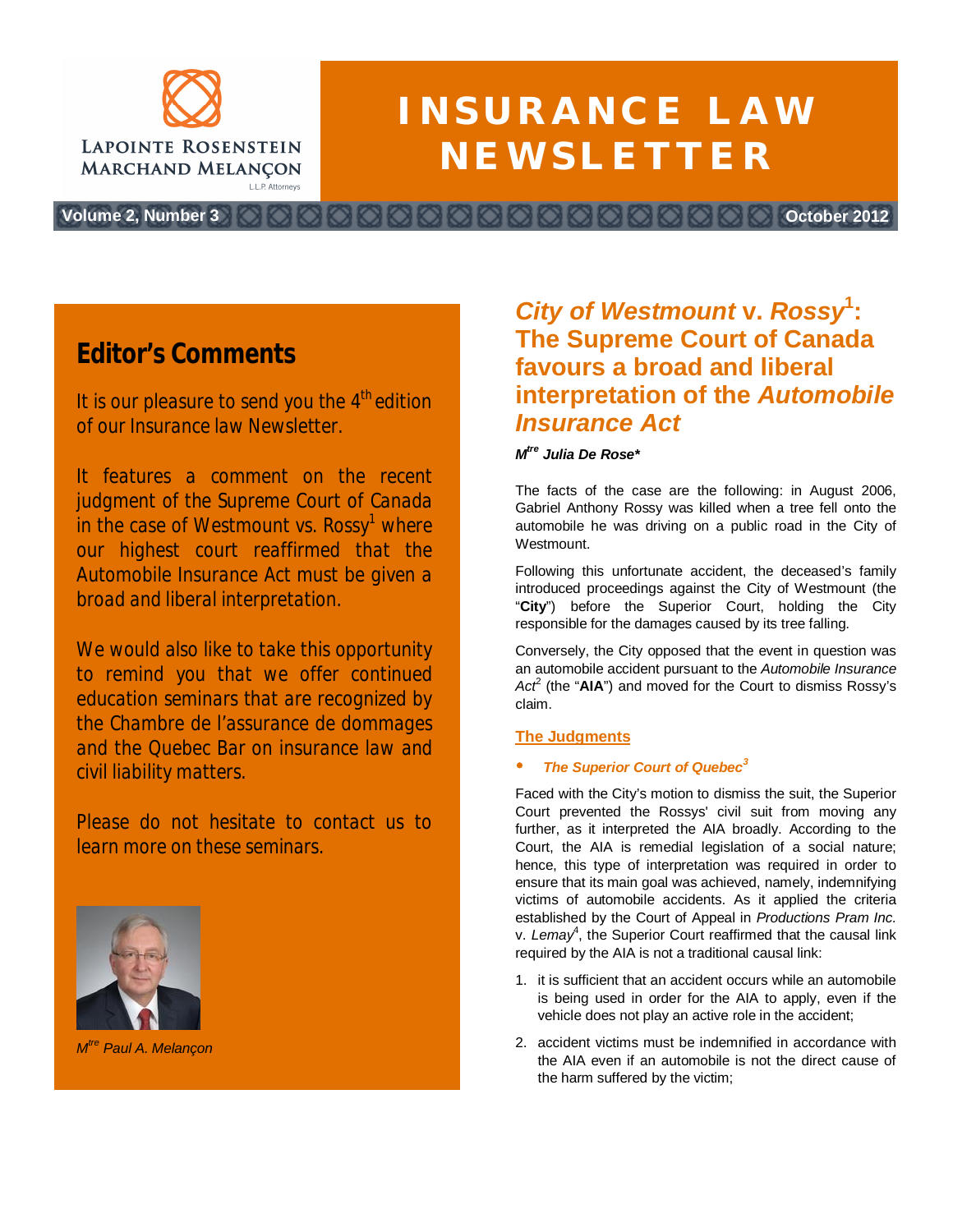3. requiring anything further would be contrary to achieving the AIA purpose, which is the indemnification of automobile accident victims.

#### **The Court of Appeal of Quebec<sup>5</sup>**

The Rossy family appealed this decision before the Court of Appeal of Quebec.

Reversing the Superior Court's ruling, the Court of Appeal judged that the AIA was not meant to prevent the rules of regular civil liability from applying to all accidents involving automobiles. The Court decided that the mere fact that a victim was *inside* an automobile at the time of an accident is not sufficient to give rise to an automatic indemnity under the AIA. Expressing the view that harm was caused to the victim while he was using an automobile, not *because of* such use, the Court decided that the Rossys were not barred from suing for damages before the civil courts. The Court of Appeal thus allowed the appeal and ordered the continuation of the proceedings before the Superior Court.

#### **The Supreme Court of Canada**

Disposing of the City's appeal from the Court of Appeal's decision, the Supreme Court decided that the claim introduced against the City was inadmissible. The heat of the debate centered on the scope of the AIA's applicability as well as the analysis of the need for a causal link and of the terms "*caused by*" in considering the role of the automobile in the accident.<sup>6</sup>

The Supreme Court restated that the AIA "*was primarily designed to provide compensation to victims of automobile accidents for death and injury to the person, without regard to* fault.<sup>"</sup> It specified that the AIA should be interpreted broadly in order to ensure that its goal is achieved and that automobile accident victims are indemnified.<sup>8</sup>

In its review of the principles established in case law and doctrine regarding indemnification pursuant to the AIA, the Court repeated the criteria established by the Court of Appeal in *Productions Pram Inc.* v. Lemay<sup>9</sup>:

- ¾ *"The identification of a causal link remains a matter of logic and fact, and depends on the circumstances of each case.*
- For the Act to apply, it is not necessary for the *vehicle to have entered directly into physical contact with the victim.*
- ¾ *It is not necessary for the vehicle to have been in motion when the damage occurred. Whether the vehicle's role was active or passive is not determinative of causation.*
- ¾ *Whether the act that caused the damage was voluntary or involuntary is of no consequence.*
- ¾ *The mere use of the vehicle, that is, its use, handling and operation, is sufficient for the Act to apply. The meaning of "damage caused by the use of the automobile" is broader than that of "damage caused by the automobile".*
- $\triangleright$  The damage need not have been produced by the vehicle directly. It is enough that the damage occur in the general context of the use of the *vehicle (p. 1742).*

*Pram therefore confirms that the Act must be given a broad and liberal interpretation. Pram was applied soon after being rendered by the Court of Appeal, in a case in which the facts (a lamppost falling on a car, possibly on a highway) are strikingly similar to those in the present appeal (Succession André Dubois v. Ministère des Transports du Québec, C.A. Québec, No. 500-09-001027-937, March 25, 1997, aff'g Sup. Ct., No. 500-05-000204-907, April 30, 1993, Deslongchamps J.). Pram teaches that, in determining whether the Act applies, a court must not look for a traditional causal link between fault and damage as is routinely done in delictual or quasi-delictual civil liability cases. The principles from Pram are a useful guide to the interpretation of these provisions and should be reaffirmed."*<sup>10</sup>

These criteria were established long before the Rossys brought their suit against the City and suggested that any involvement of an automobile in an accident causing bodily harm or death would be sufficient to allow a victim to be indemnified pursuant to the AIA, and prevented any other legal recourse in connection with the event.

In deciding that the Rossys' claim was admissible in this case, the Court of Appeal did not apply the case law for such matters, and favoured a more restrictive reading of the provisions of the AIA. The Supreme Court, however, chose to interpret the provisions of the AIA broadly in accordance with its social purpose, as the following paragraphs of the judgment indicate:

*"Each case must be considered on its facts. However, at a minimum, an accident arising out of the use of a vehicle as a means of transportation will fall within the definition of "accident" in the Act and will therefore be "caused by an automobile" within the meaning of the Act. Any civil action in connection with the damage caused by that accident will be barred and victims will have to file a claim with the SAAQ. The vehicle's role in the accident need not be an active one. The mere use or operation of the vehicle, as a vehicle, will be sufficient for the Act to apply. This interpretation follows from a straightforward application of the principles developed in Pram. It is in line with the jurisprudence and the literature, and it gives effect to the objective of the legislative scheme.*